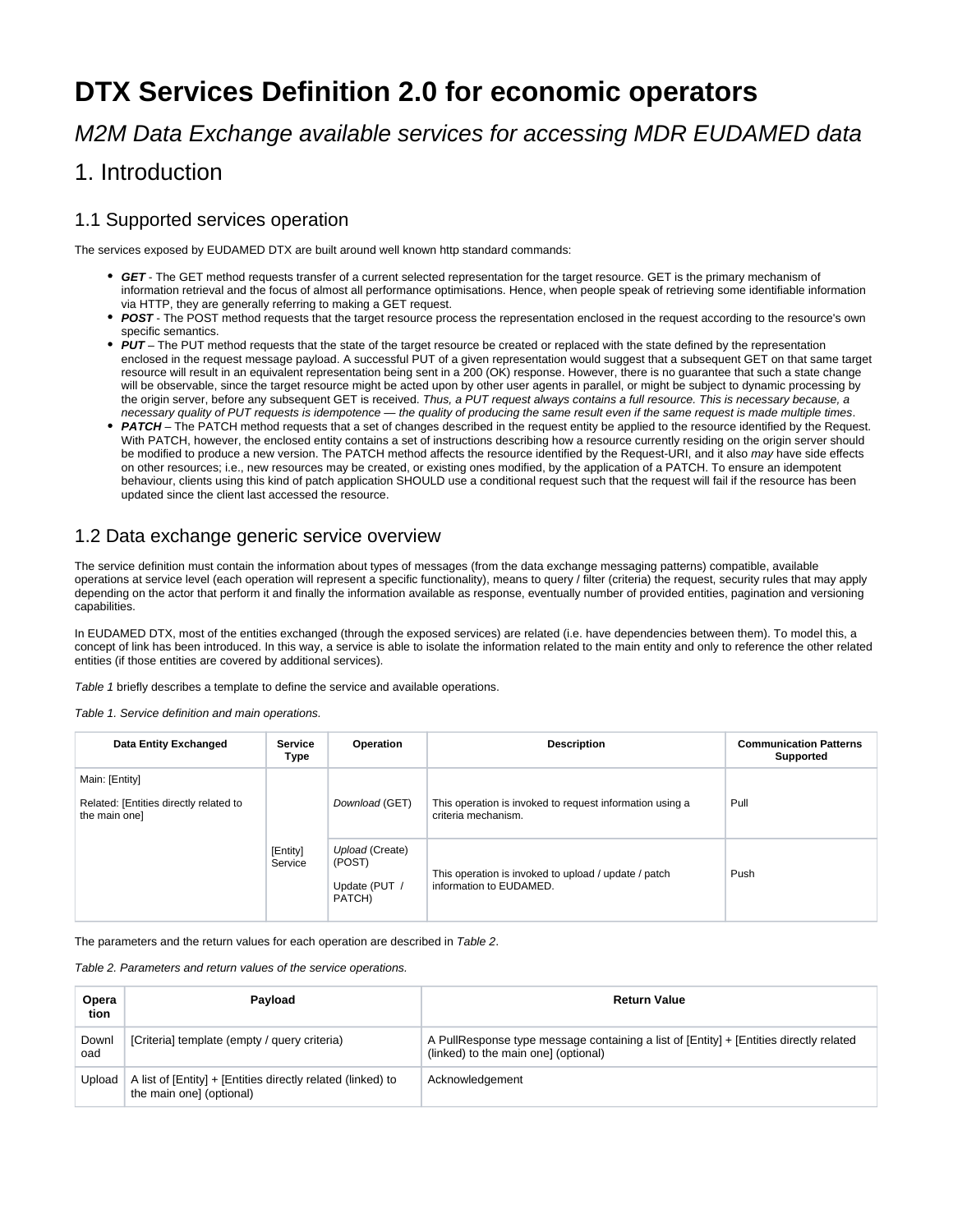# 2. Device service

## 2.1 Service definition

| Info                                            | <b>Parameters</b>                                                                                                                                                                                                                                                | Payload                                                                                            |
|-------------------------------------------------|------------------------------------------------------------------------------------------------------------------------------------------------------------------------------------------------------------------------------------------------------------------|----------------------------------------------------------------------------------------------------|
| <b>Service Name</b>                             | <b>Query Entity:</b>                                                                                                                                                                                                                                             | Entity:                                                                                            |
| • DeviceSer<br>vice                             | [DIDownloadServiceCriteriaType::*]                                                                                                                                                                                                                               | [IVDRDevice:: *]<br>[MDRDevice:: *]                                                                |
| <b>Service ID</b>                               | Criteria details:                                                                                                                                                                                                                                                | • [IVDEUDevice:: *]<br>• [MDEUDevice:: *]                                                          |
| • DEVICE                                        | <b>MFActorCode/PRActorCode</b> Device.BasicUDI::MFCode/PRCode (When the Actor<br>calling the service is a MF or PR - the filter is required to be provided and to have the                                                                                       | • [PRDevice:: *]                                                                                   |
| <b>Message Type</b>                             | SRN of the Actor initiating the request. A MF/PR can only download their own Devices)                                                                                                                                                                            | <b>Entity Related:</b>                                                                             |
| $\bullet$ Pull                                  | (Only full SRN is taken in consideration, no wildcards)                                                                                                                                                                                                          | [Certificate::CertificateIdentifier] -><br>BasicUDI.certificateLinks.certificate                   |
| <b>Operation</b><br>Download                    | <b>ARActorCode</b> Device.BasicUDI::ARCode (When the Actor calling the service is an AR<br>- the filter is required to be provided and to have the SRN of the Actor initiating the<br>request. An AR can only download the Devices to which they are associated) | [ClinicalInvestigation::<br>clinicalInvestigationId] -> BasicUDI.                                  |
| Operation<br><b>Type</b>                        | (Only full SRN is taken in consideration, no wildcards)                                                                                                                                                                                                          | clinicalInvestigationLinks.<br>clinicalInvestigationId                                             |
| $\bullet$ GET                                   | <b>BasicUDIDICode</b> Device.BasicUDI::identifier.DICode                                                                                                                                                                                                         | <b>Versioning:</b>                                                                                 |
| <b>Functional</b><br>requirement                | <b>Basic UDI-DI Version Date</b> Device.BasicUDI::entity.versionDate (returns all Basic UDI-<br>DIs which have been updated after the mentioned date - together with the UDI-DIs<br>linked to them (latest version)).                                            | default latest version will be returned for<br>the Basic UDI-DI, UDI-DI and associated<br>entities |
| • FS-UDID-<br>008.03                            | <b>UDIDICode UDIDIData::identifier.DICode</b>                                                                                                                                                                                                                    |                                                                                                    |
| <b>Actors</b><br>$\bullet$ NB (M2M              | <b>UDI-DI Version Date</b> Device.UDIDIData::entity.versionDate (returns all UDI-DIs which<br>have been updated after the mentioned date - together with the last version of Basic<br>UDI-DI version linked to them.)                                            | <b>Pagination:</b><br>max 300 items per response                                                   |
| NB Profile)<br>$\bullet$ CA (M2M<br>CA Profile) | RiskClassDevice.BasicUDI::riskClass (Only in combination with MFActorCode or<br>ARActorCode)                                                                                                                                                                     |                                                                                                    |
| • MF, Non<br>EU MF<br>(M2M MF                   | <b>Country</b> Device.UDIDIData.MarketInfos::MarketInfo.Country (returns all UDI-DIs which<br>are placed on the market in the selected Country)                                                                                                                  |                                                                                                    |
| Profile)<br>$\bullet$ PR (M2M                   | <b>Applicable Legislation</b> Device Applicable Legislation;                                                                                                                                                                                                     |                                                                                                    |
| PR Profile)<br>$\bullet$ AR (M2M<br>AR Profile) | <b>State</b> Device {BasicUDIDIType UDIDIType} state (Only CAs and NBs can download<br>Submitted Devices - can apply the state filter to SUBMITTED);                                                                                                             |                                                                                                    |
|                                                 | <b>Applied Default Criteria:</b>                                                                                                                                                                                                                                 |                                                                                                    |
|                                                 | Device {BasicUDIDIType UDIDIType}.state ="REGISTRED / SUBMITTED"                                                                                                                                                                                                 |                                                                                                    |
|                                                 | <b>General Criteria rules:</b>                                                                                                                                                                                                                                   |                                                                                                    |
|                                                 | At least one search criteria provided                                                                                                                                                                                                                            |                                                                                                    |
|                                                 | "AND" condition between provided criteria                                                                                                                                                                                                                        |                                                                                                    |
|                                                 | only one value for a given criteria (exact match)                                                                                                                                                                                                                |                                                                                                    |
|                                                 |                                                                                                                                                                                                                                                                  |                                                                                                    |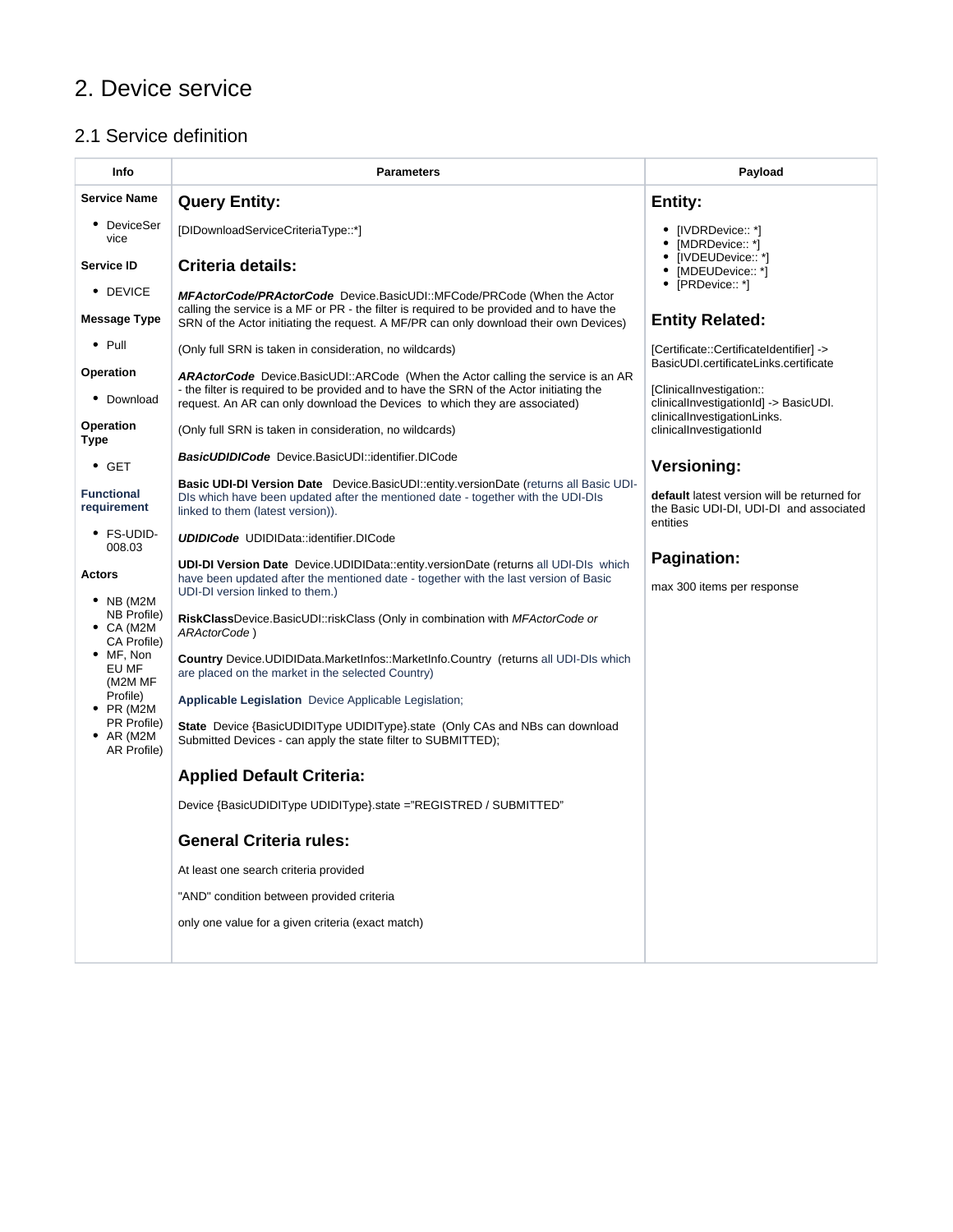| <b>Service Name</b>                                                                             | Criteria:                                                      | Entity:                                                                                                                                          |
|-------------------------------------------------------------------------------------------------|----------------------------------------------------------------|--------------------------------------------------------------------------------------------------------------------------------------------------|
| • DeviceSer<br>vice                                                                             | N/A                                                            | • [IVDRDevice:: *]<br>• [MDRDevice:: *]                                                                                                          |
| Service ID                                                                                      | <b>Default Security Validation:</b>                            | • [IVDEUDevice:: *]<br>• [MDEUDevice:: *]                                                                                                        |
| • DEVICE                                                                                        | DeviceBasicUDIType.MFActorCode == Push::NodeType.nodeActorCode | • [PRDevice:: *]                                                                                                                                 |
| <b>Message Type</b>                                                                             | PRBasicUDIType.PRActorCode == Push::NodeType.nodeActorCode     | <b>Entity Related:</b>                                                                                                                           |
| $\bullet$ Push<br>Operation                                                                     |                                                                | [Certificate::CertificateIdentifier] -><br>BasicUDIType.certificateLinks.<br>certificateLink                                                     |
| • Upload<br>New B-<br>UDIs and<br><b>UDIDIS</b>                                                 |                                                                | [ClinicalInvestigation::<br>clinicalInvestigationId] -><br>DeviceBasicUDIType.deviceData.<br>clinicalInvestigationLinks.<br>clinicalInvestigLink |
| Operation<br><b>Type</b>                                                                        |                                                                | Versioning:                                                                                                                                      |
| • POST                                                                                          |                                                                | Implicit a new incremented version will be<br>created                                                                                            |
| <b>Functional</b><br>requirement                                                                |                                                                | Pagination:                                                                                                                                      |
| • FS-UDID-<br>008.01<br>(System<br>or<br>Procedure<br>Pack)<br>• FS-UDID-<br>008.02<br>(Device) |                                                                | N/A                                                                                                                                              |
| Actors                                                                                          |                                                                |                                                                                                                                                  |
| $•$ MF (M2M<br>MF Profile)<br>$\bullet$ PR (M2M<br>PR Profile)                                  |                                                                |                                                                                                                                                  |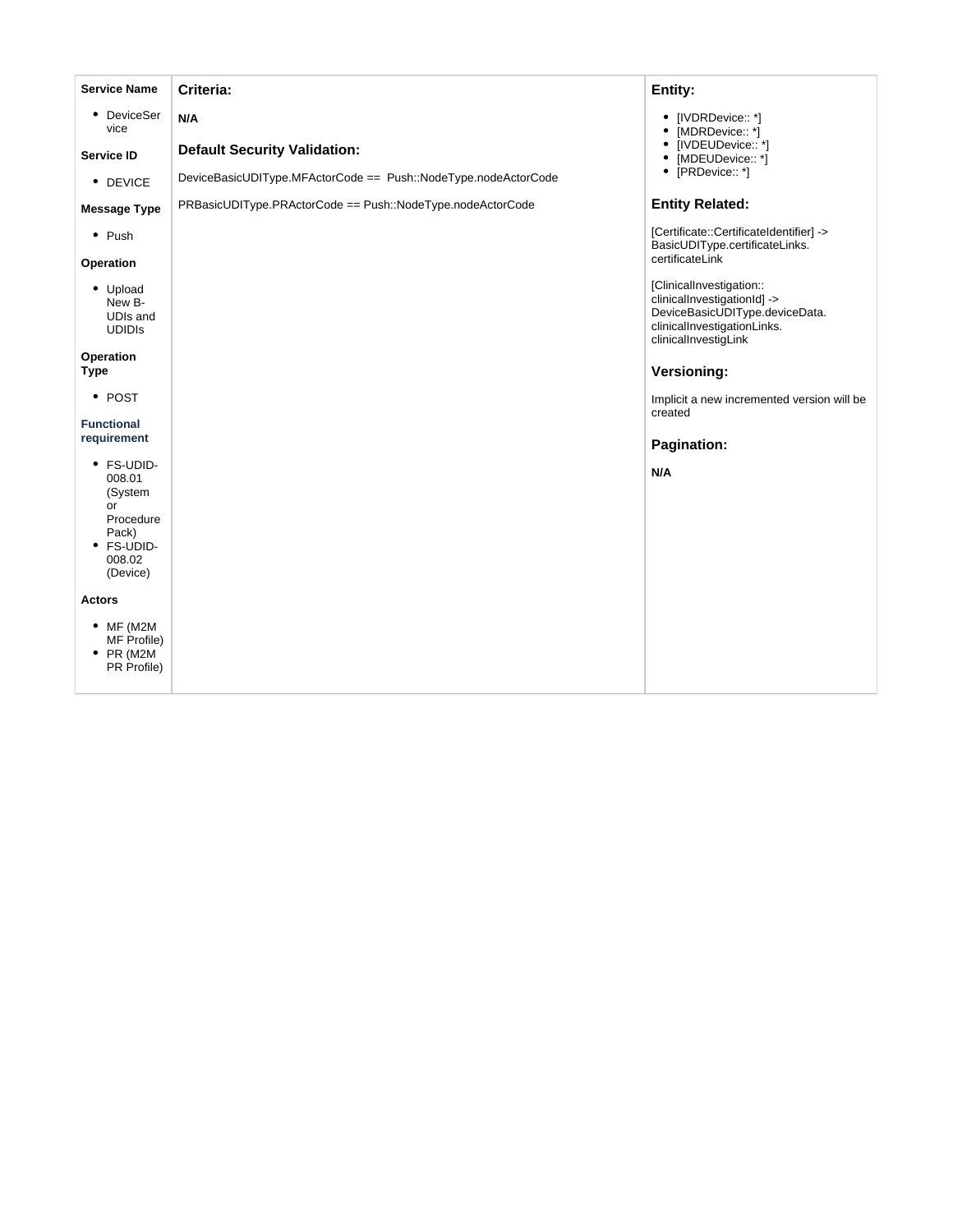# 3. BasicUDI service

### 3.1 Service definition

| Info                                                                                                                                                                                                          | <b>Parameters</b>                                                                                                                                                                                                                                                                                                                                                                                                                                                                                                                                                                                                                                                                                                                                                                                                                                                                                                                                                                                                                                                                                                                                                                                                                                                                                                                                                                                                                                                                                                                                                                                                                                                                                                                                                                                                                                                                                                                                            | Payload                                                                      |
|---------------------------------------------------------------------------------------------------------------------------------------------------------------------------------------------------------------|--------------------------------------------------------------------------------------------------------------------------------------------------------------------------------------------------------------------------------------------------------------------------------------------------------------------------------------------------------------------------------------------------------------------------------------------------------------------------------------------------------------------------------------------------------------------------------------------------------------------------------------------------------------------------------------------------------------------------------------------------------------------------------------------------------------------------------------------------------------------------------------------------------------------------------------------------------------------------------------------------------------------------------------------------------------------------------------------------------------------------------------------------------------------------------------------------------------------------------------------------------------------------------------------------------------------------------------------------------------------------------------------------------------------------------------------------------------------------------------------------------------------------------------------------------------------------------------------------------------------------------------------------------------------------------------------------------------------------------------------------------------------------------------------------------------------------------------------------------------------------------------------------------------------------------------------------------------|------------------------------------------------------------------------------|
| <b>Service Name</b>                                                                                                                                                                                           | Criteria: N/A                                                                                                                                                                                                                                                                                                                                                                                                                                                                                                                                                                                                                                                                                                                                                                                                                                                                                                                                                                                                                                                                                                                                                                                                                                                                                                                                                                                                                                                                                                                                                                                                                                                                                                                                                                                                                                                                                                                                                | Entity:                                                                      |
| • BasicUDIService                                                                                                                                                                                             |                                                                                                                                                                                                                                                                                                                                                                                                                                                                                                                                                                                                                                                                                                                                                                                                                                                                                                                                                                                                                                                                                                                                                                                                                                                                                                                                                                                                                                                                                                                                                                                                                                                                                                                                                                                                                                                                                                                                                              | [IVDRBasicUDI:: *]                                                           |
| <b>Service ID</b>                                                                                                                                                                                             | <b>Default Validation:</b>                                                                                                                                                                                                                                                                                                                                                                                                                                                                                                                                                                                                                                                                                                                                                                                                                                                                                                                                                                                                                                                                                                                                                                                                                                                                                                                                                                                                                                                                                                                                                                                                                                                                                                                                                                                                                                                                                                                                   | [MDRBasicUDI:: *]                                                            |
| • Basic_UDI                                                                                                                                                                                                   | DeviceBasicUDI.MFActorCode == Push::NodeType.nodeActorCode                                                                                                                                                                                                                                                                                                                                                                                                                                                                                                                                                                                                                                                                                                                                                                                                                                                                                                                                                                                                                                                                                                                                                                                                                                                                                                                                                                                                                                                                                                                                                                                                                                                                                                                                                                                                                                                                                                   | [IVDEUDI:: *]                                                                |
| Message Type                                                                                                                                                                                                  | PRBasicUDI.PRActorCode == Push::NodeType.nodeActorCode                                                                                                                                                                                                                                                                                                                                                                                                                                                                                                                                                                                                                                                                                                                                                                                                                                                                                                                                                                                                                                                                                                                                                                                                                                                                                                                                                                                                                                                                                                                                                                                                                                                                                                                                                                                                                                                                                                       | $[MDEUD]::$ $^*]$                                                            |
| $\bullet$ Push                                                                                                                                                                                                | DeviceBasicUDI.identifier must be already registered in EUDAMED                                                                                                                                                                                                                                                                                                                                                                                                                                                                                                                                                                                                                                                                                                                                                                                                                                                                                                                                                                                                                                                                                                                                                                                                                                                                                                                                                                                                                                                                                                                                                                                                                                                                                                                                                                                                                                                                                              | [PRBasicUDI:: *]                                                             |
| Operation                                                                                                                                                                                                     | Current Eudamed Version of the requested entity = BasicUDIType.version                                                                                                                                                                                                                                                                                                                                                                                                                                                                                                                                                                                                                                                                                                                                                                                                                                                                                                                                                                                                                                                                                                                                                                                                                                                                                                                                                                                                                                                                                                                                                                                                                                                                                                                                                                                                                                                                                       |                                                                              |
| • Update                                                                                                                                                                                                      |                                                                                                                                                                                                                                                                                                                                                                                                                                                                                                                                                                                                                                                                                                                                                                                                                                                                                                                                                                                                                                                                                                                                                                                                                                                                                                                                                                                                                                                                                                                                                                                                                                                                                                                                                                                                                                                                                                                                                              |                                                                              |
| <b>Operation Type</b>                                                                                                                                                                                         | Updatable fields for Basic UDI/ EUDAMED DI are mentioned in the Data Dictionary;                                                                                                                                                                                                                                                                                                                                                                                                                                                                                                                                                                                                                                                                                                                                                                                                                                                                                                                                                                                                                                                                                                                                                                                                                                                                                                                                                                                                                                                                                                                                                                                                                                                                                                                                                                                                                                                                             | <b>Entity Related: N/A</b>                                                   |
| • PATCH                                                                                                                                                                                                       | Consistency validations between values of the property stored in EUDAMED and the ones<br>supplied in the new version are performed for the following fields:                                                                                                                                                                                                                                                                                                                                                                                                                                                                                                                                                                                                                                                                                                                                                                                                                                                                                                                                                                                                                                                                                                                                                                                                                                                                                                                                                                                                                                                                                                                                                                                                                                                                                                                                                                                                 |                                                                              |
| <b>Functional requirement</b><br>• FS-UDID-008.01<br>(System or<br>Procedure Pack)<br>• FS-UDID-008.02<br>(Device)<br><b>Actors</b><br>• MF, NonEU MF<br>(M2M MF Profile)<br>$\bullet$ PR (M2M PR<br>Profile) | • Is it a System which is a Device in itself, Procedure pack which is a Device in itself<br>(MDRBasicUDIType.type)<br>• Is it a Kit (IVDApplicablePropertiesGroup. KIT)<br>• Special Device Type (MDRBasicUDIType/IVDRBasicUDIType.specialDevice)<br>• Risk Class (BasicUDIType.riskClass)<br>• Active Device (MDRApplicablePropertiesGroup.active)<br>• Device Intended to administer and/or Remove medicinal product<br>(MDApplicablePropertiesGroup.administeringMedicine)<br>• Implantable (MDApplicablePropertiesGroup.implantable)<br>• Is it Device a suture, staple, dental filling, dental brace ()? (MDRBasicUDIType.<br>Ilb_implantable_exceptions)<br>• Measuring Function (MDApplicablePropertiesGroup.measuringFunction)<br>• Reusable Surgical Instruments (MDApplicablePropertiesGroup.reusable)<br>• Companion Diagnostic (IVDApplicablePropertiesGroup. companionDiagnostics)<br>• Near Patient Testing (IVDApplicablePropertiesGroup. nearPatientTesting)<br>• Patient Self Testing (IVDApplicablePropertiesGroup. selfTesting)<br>• Reagent (IVDApplicablePropertiesGroup. reagent)<br>• Professional Testing (IVDApplicablePropertiesGroup. professionalTesting)<br>• Instrument (IVDApplicablePropertiesGroup. instrument)<br>• Tissues and cells - presence of human tissues or cells, or their derivates<br>(DeviceBasicUDIType.humanTissuesCells)<br>• Tissues and cells - Presence of animal tissues or Cells, or their derivates<br>(DeviceBasicUDIType.animalTissuesCells)<br>• Tissues and cells - Presence of cells or substances of microbial origin<br>(IVDRBasicUDIType.microbialSubstances)<br>• Presence of a substance which, if used separately, may be considered to be a medicinal<br>product derived from human blood or plasma (MedicalHumanProductSubstanceType.type)<br>• Presence of substance which, if used separately, may be considered to be a medicinal<br>product (MedicalHumanProductSubstanceType.type) | Versioning: new<br>incremented version will<br>be created<br>Pagination: N/A |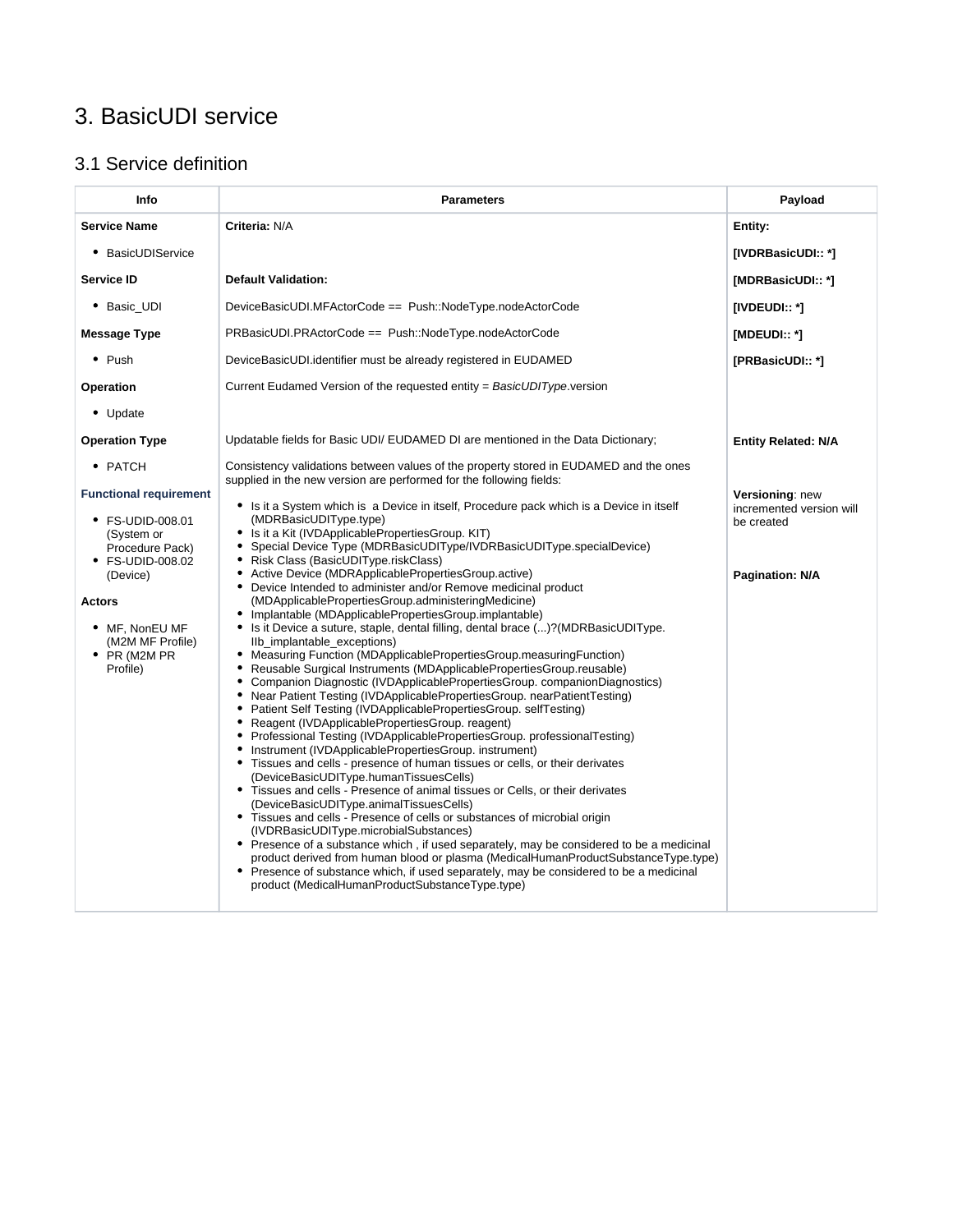## 4. UDI-DI service

### 4.1 Service definition

| Info                                                        | <b>Parameters</b>                                              | Payload                                                   |
|-------------------------------------------------------------|----------------------------------------------------------------|-----------------------------------------------------------|
| <b>Service Name</b>                                         | Criteria: N/A                                                  | Entity:                                                   |
| • UDIDIService                                              |                                                                | [IVDRUDIDIData::*]                                        |
| Service ID                                                  | <b>Default Validation Criteria:</b>                            | [MDRUDIDIData::*]                                         |
| $\bullet$ UDI_DI                                            | DeviceBasicUDIType.MFActorCode == Push::NodeType.nodeActorCode | [PRUDIDIData::*]                                          |
| <b>Message Type</b>                                         | PRBasicUDIType.PRActorCode == Push::NodeType.nodeActorCode     |                                                           |
| $\bullet$ Push                                              |                                                                | <b>Entity Related: N/A</b>                                |
| Operation                                                   |                                                                |                                                           |
| • Upload                                                    |                                                                | Versioning: Implicit a new<br>incremented version will be |
| <b>Operation Type</b>                                       |                                                                | created                                                   |
| • POST                                                      |                                                                |                                                           |
| <b>Functional requirement</b>                               |                                                                | Pagination: N/A                                           |
| • FS-UDID-008.01<br>(System or                              |                                                                |                                                           |
| Procedure Pack)<br>• FS-UDID-008.02<br>(Device)             |                                                                |                                                           |
| <b>Actors</b>                                               |                                                                |                                                           |
| • MF. NonEU MF<br>(M2M MF Profile)<br>• PR (M2M PR Profile) |                                                                |                                                           |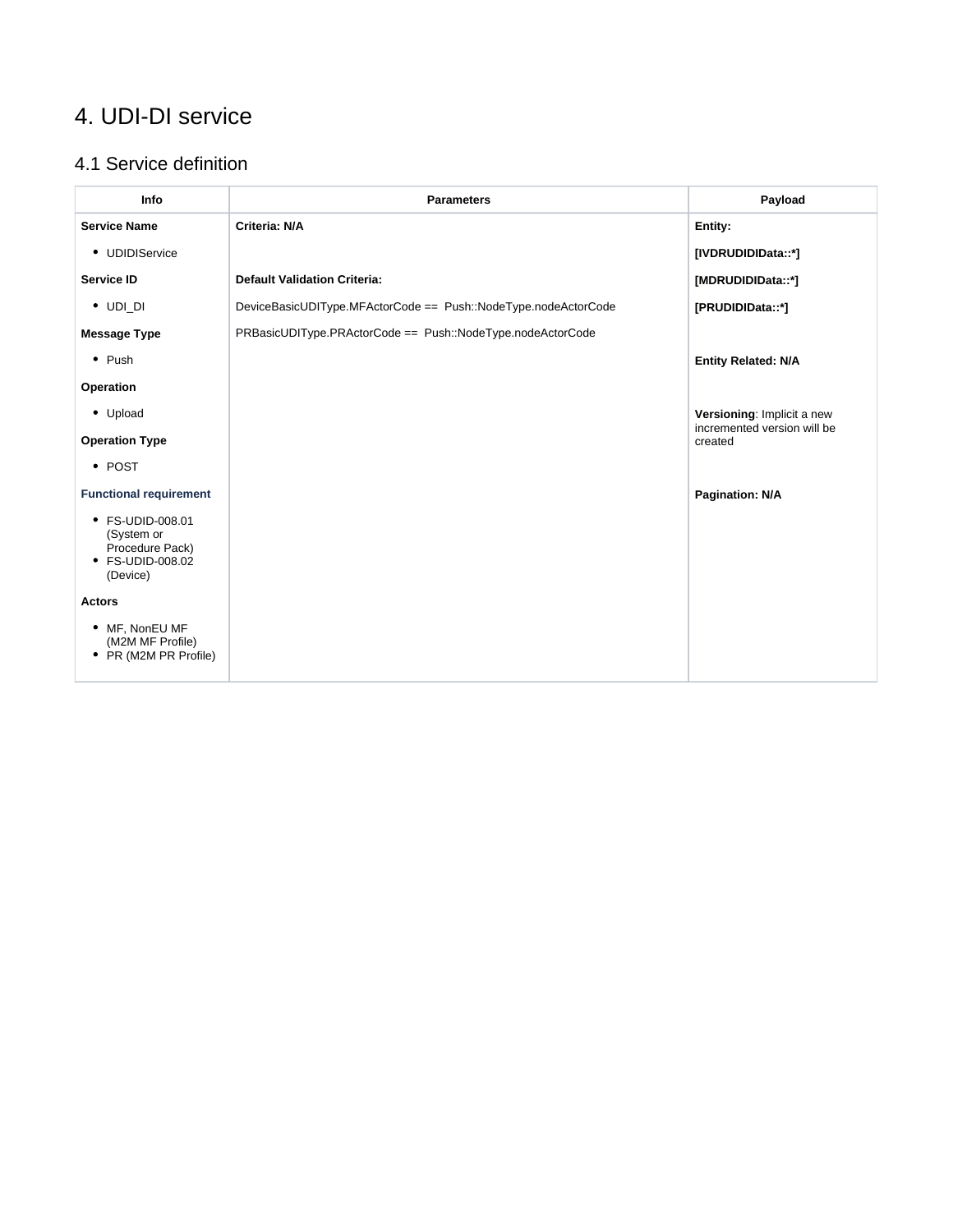| <b>Service Name</b>                       | Criteria: N/A                                                                                                                                                | Entity:                     |
|-------------------------------------------|--------------------------------------------------------------------------------------------------------------------------------------------------------------|-----------------------------|
| • UDIDIService                            |                                                                                                                                                              | [IVDRUDIDIData:: *]         |
| <b>Service ID</b>                         | <b>Default Validation Criteria:</b>                                                                                                                          | [MDRUDIDIData:: *]          |
| $\bullet$ UDI DI                          | UDIDIDataType.basicUDIIdentifier (DeviceBasicUDI).MFActorCode == Push::<br>NodeType.nodeActorCode                                                            | [IVDEUData:: *]             |
| <b>Message Type</b>                       |                                                                                                                                                              | [MDEUData:: *]              |
| $\bullet$ Push                            | UDIDIDataType.basicUDIIdentifier (PRBasicUDI).PRActorCode == Push::NodeType.<br>nodeActorCode                                                                | [PRUDIDIData:: *]           |
| Operation                                 | UDIDDIDataType.identifier and BasicUDIType.identifier must be already registered<br>in EUDAMED                                                               |                             |
| • Upload                                  | Current Eudamed Version of the requested entity = UDIDIDataType.version                                                                                      |                             |
| <b>Operation Type</b>                     |                                                                                                                                                              | <b>Entity Related: N/A</b>  |
| • PATCH                                   | Updatable fields for UDI-DI/ EUDAMED ID are mentioned in the Data Dictionary;                                                                                |                             |
| <b>Functional requirement</b>             |                                                                                                                                                              | Versioning: new incremented |
| • FS-UDID-008.01                          | Consistency validations between values of the property stored in EUDAMED and the<br>ones supplied in the new version are performed for the following fields: | version will be created     |
| (System or<br>Procedure Pack)             | • Quantity of Device                                                                                                                                         |                             |
| • FS-UDID-008.02                          | • Type of UDI-PI                                                                                                                                             | <b>Pagination: N/A</b>      |
| (Device)                                  | • Containing latex<br>• Labelled as single use                                                                                                               |                             |
| <b>Actors</b>                             | Maximum number of reuses<br>Device labelled sterile                                                                                                          |                             |
| • MF, NonEU MF                            | • Need for sterilisation before use                                                                                                                          |                             |
| (M2M MF Profile)<br>• PR (M2M PR Profile) | • Reprocessesed single use device<br>Intended purpose other than medical (Annex XVI)                                                                         |                             |
|                                           | • New Device                                                                                                                                                 |                             |
|                                           |                                                                                                                                                              |                             |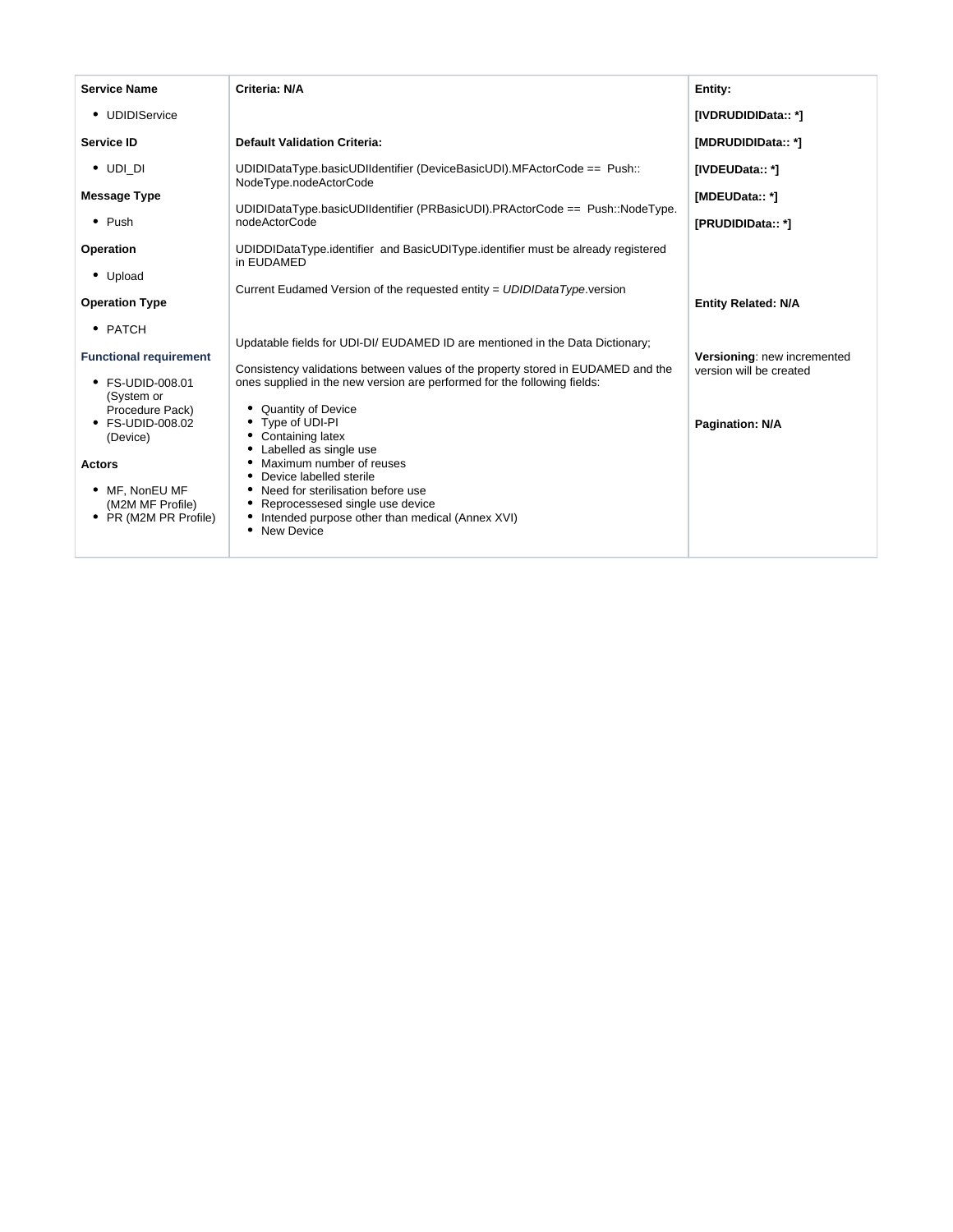#### 4.2 Entity structure overview



#### **4.2.1 Basic UDI-DI/ EUDAMED DI entity structure overview**

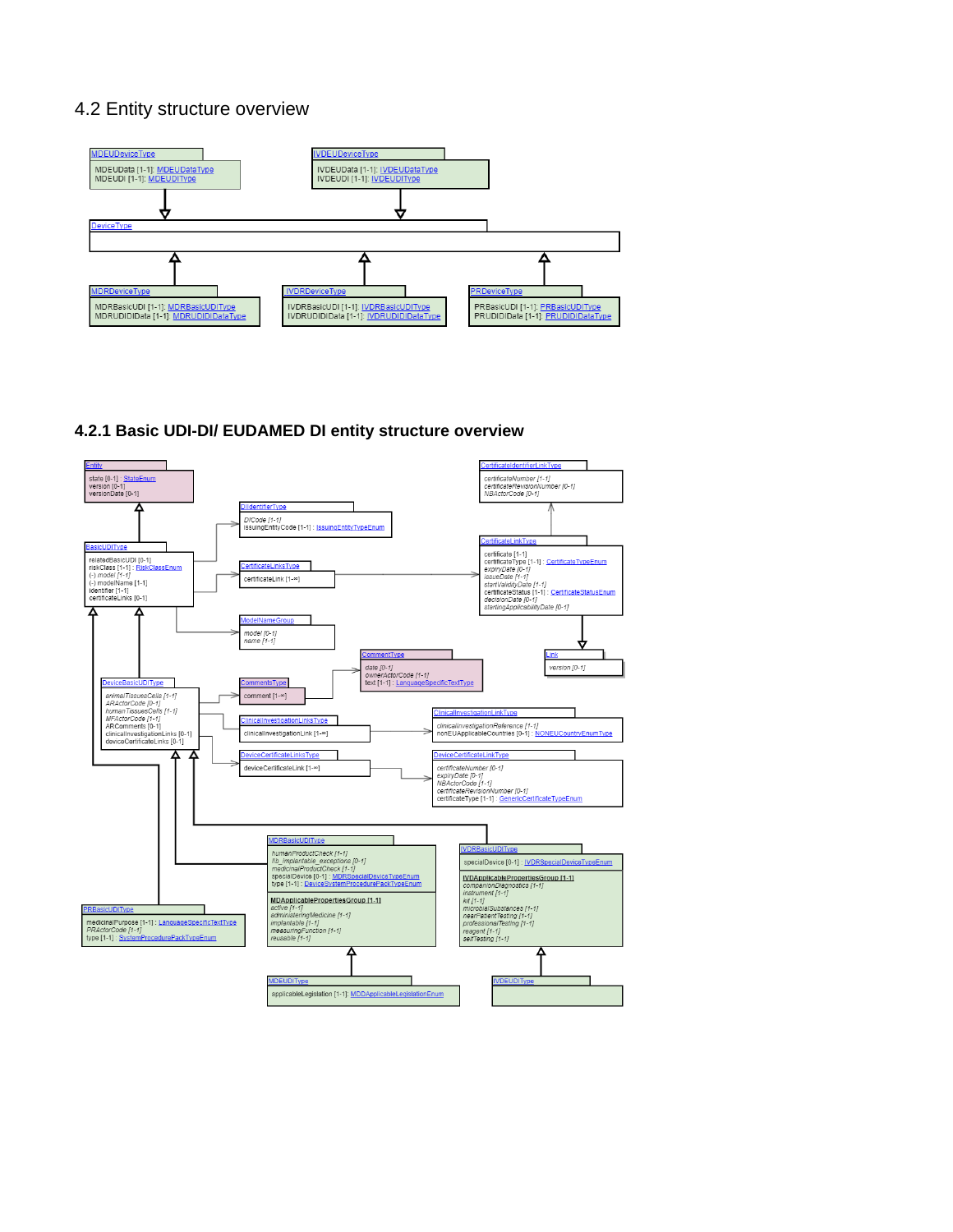#### **4.2.2 UDI-DI/ EUDAMED ID entity structure overview**